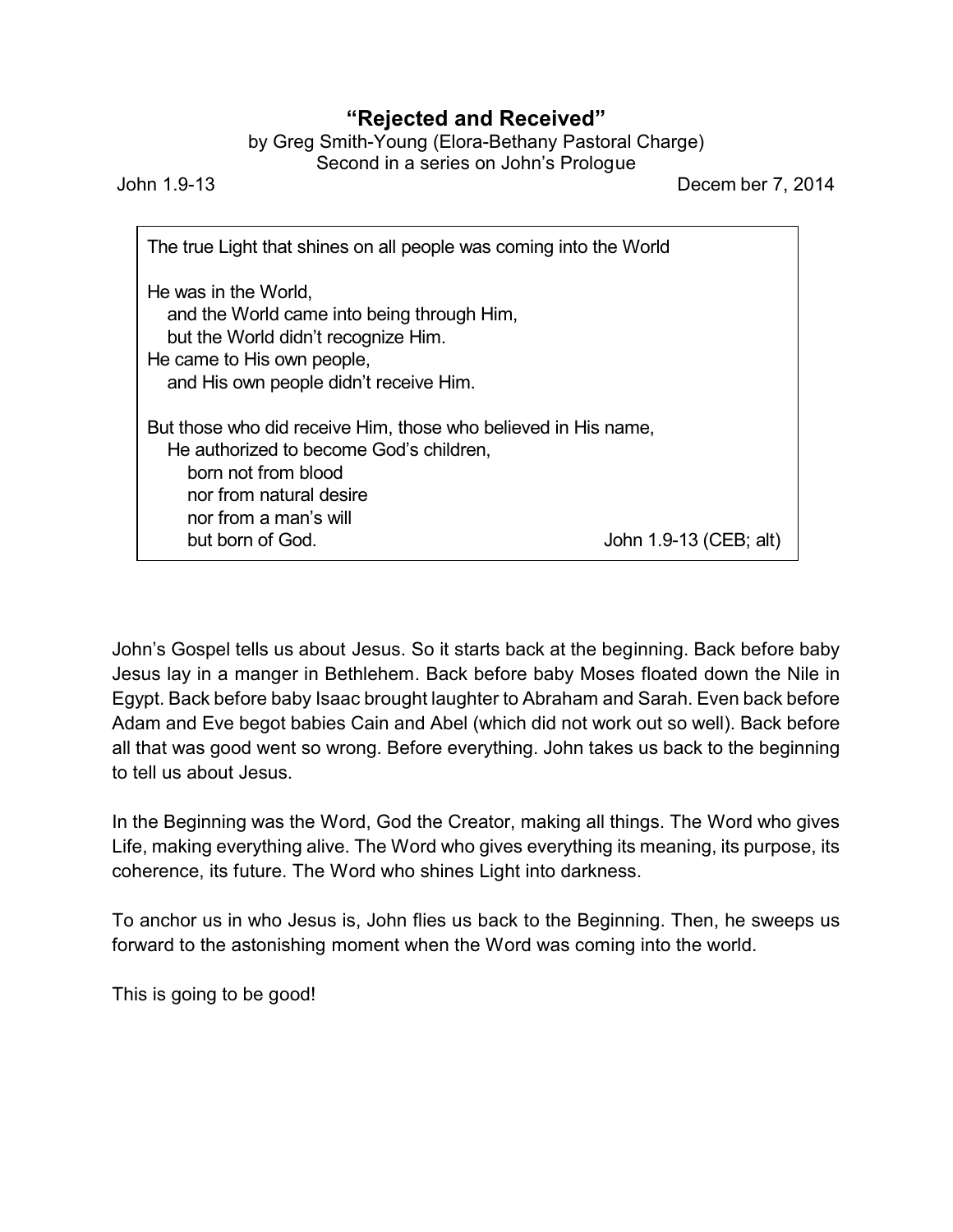C. K. Barrett, one of the brightest New Testament scholars of the last century, said this about this moment in our story of Jesus:

> *The coming of the Word, or Light, is now reached; a coming which was an almost unmitigated failure.<sup>1</sup>*

Failure?!?

Are we surprised, really? Last week I spoke out with hope about Jesus the Word coming to divided places like Ferguson, and Jerusalem, and Iraq, and Syria. The Word coming to Ebola infested nations, and fleeing refugees, and homeless men, and abused women. The Word coming to you and me. But do you see any evidence of it? Signs things have changed? I want to sing out, "Joy to the World, the Word Has Come!" But does anyone notice? Do I notice?

> II *He was in the world, the world was there through him, and yet the world didn't even notice. He came to his own people, but they didn't want him.* 2

Serene Jones is President of Union Theological Seminary.<sup>3</sup> She teaches about Christianity, including what it means to be . . . us!

She starts with this: *"You are beloved creatures of God."*<sup>4</sup> You are a gift. You are good. God desires a relationship with you, and you can say "Yes" to God. God loves you and wants you to live well, so you and everyone around you flourishes.<sup>5</sup> (Jones finds this is always a popular lesson.)

Ready for what's next? *"You—along with all humanity—are an unfaithful sinner living*

Quoted in Frederick Dale Bruner, The Gospel of John, A Commentary (Grand Rapids: Eerdmans, 2012), 25. To find our more about C. K. Barrett, you can read his obituary here: [www.telegraph.co.uk/news/obituaries/religion-obituaries/8745353/The-Reverend-CK-Barrett.html](http://www.telegraph.co.uk/news/obituaries/religion-obituaries/8745353/The-Reverend-CK-Barrett.html%20)

<sup>&</sup>lt;sup>2</sup> Eugene Peterson's translation of John 1.10-11.

[www.utsnyc.edu/serenejones](http://www.utsnyc.edu/serenejones)

<sup>&</sup>lt;sup>4</sup> Serene Jones, "Performing Human Nature" in WilliamC. Placher (ed), Essentials of Christian Theology (Louisville: Westminster John Knox, 2003): 143.

<sup>5</sup> Ibid, 143-146.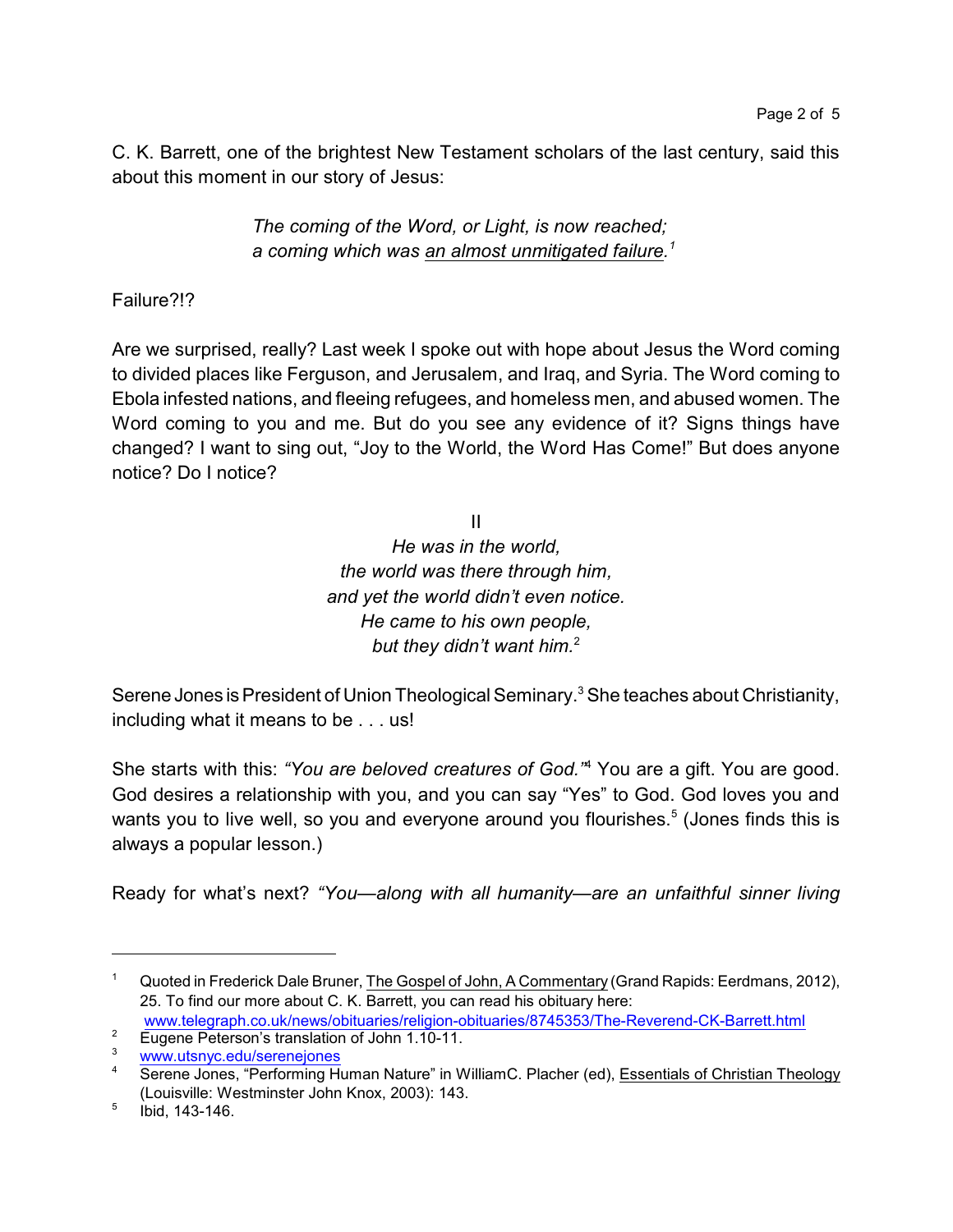*contrary to God's will, and God is angry."*<sup>6</sup> Students shift in their seats and glance at each other. The fun has left the room.

Instead of thanking the Creator, we try to create ourselves. Instead of knowing God makes us good, we try to prove ourselves, and end up consuming ourselves. We deny the goodness of others, dehumanizing and neglecting them and worse. Instead of celebrating God, we worship things we make up.<sup>7</sup> Yuck!

So wrapped up in our own stuff are we, that when God-Word is in the world we don't notice. We don't want to! $^8$  We prefer the darkness to the light. $^9$ 

Does this make any sense?

No! Serene Jones says *"at its heart sin doesn't make sense. It doesn't make sense that humanity would turn away from the wondrous offer of covenant relation with God; in this regard, sin is inexplicable."*<sup>10</sup>

It is astonishing how without-exception this is. Even God's people Israel, chosen by God to shine light and live God's good ways for a world gone wrong, miss it. *"His own did not receive him."*

An important aside here. The early Christian generations wrestled with why most Jews did not receive Jesus and rejected him. John's Gospel was written amid this conflict. We have to be so careful. Too many Christians have read this as a reason to despise and persecute Jews. To read John right, we have to realize that Israel represents us all. Any Jewish rejection of Jesus is but a sample of the entire world's rejection of Jesus. We are all in this together.

So, why do we fail to see the light?

Are we so busy trying to strike our own matches, we don't notice the fire already blazing? $^{11}$ 

Are we so ensnared in carrying each other along. We're heading further from the light, but

<sup>6</sup> Ibid, 148.

<sup>7</sup> Ibid, 150f.

<sup>&</sup>lt;sup>8</sup> See Paul's description of human rebellion in Romans 1:18-22.

<sup>9</sup> John 3:19.

<sup>10</sup> Jones, 149.

<sup>&</sup>lt;sup>11</sup> "We cannot fix the world; we cannot even fix ourselves. Indeed, if we try to save ourselves, then we begin to assume the prideful possition of God." Jones ,153.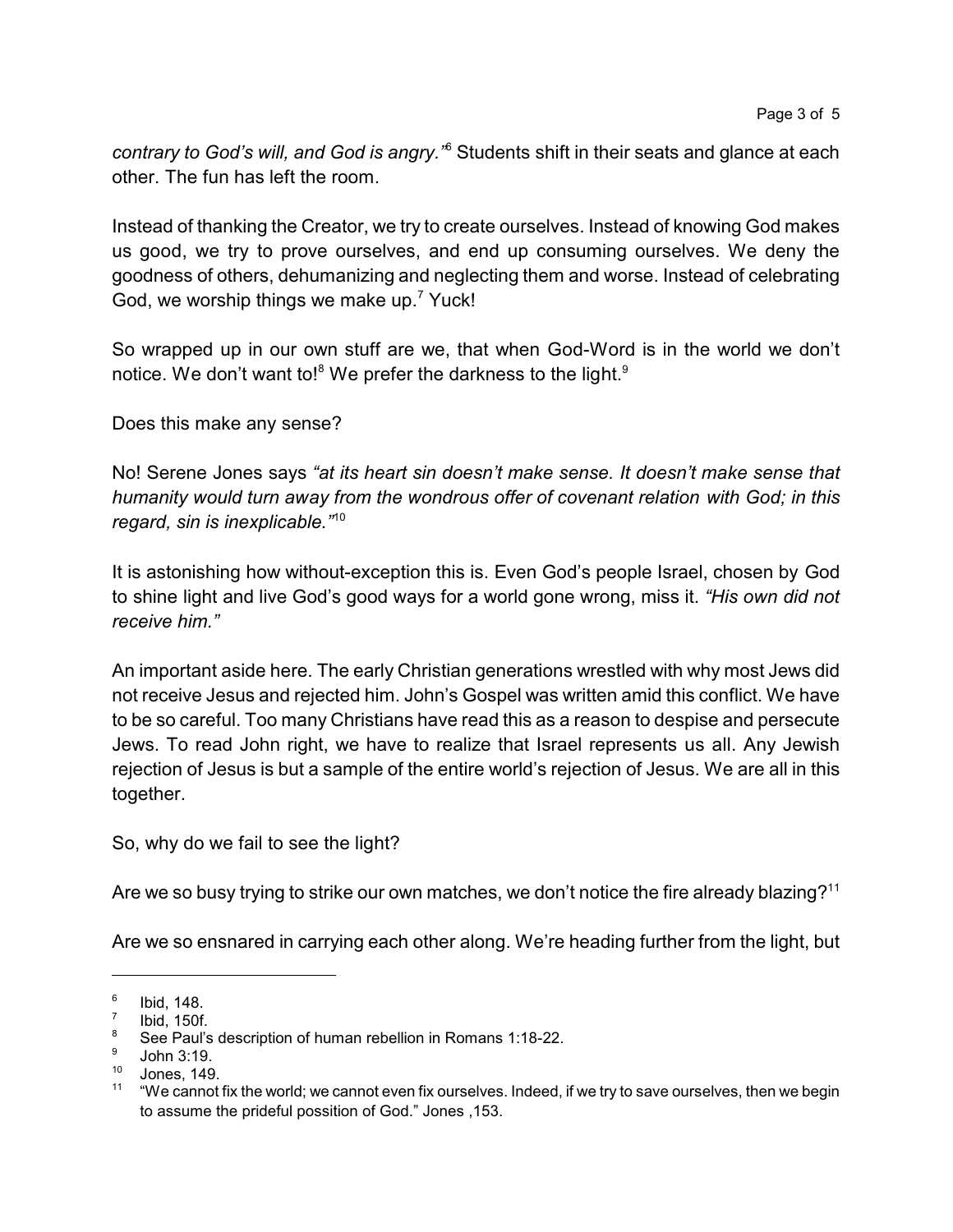since we're all going the same way, we think nothing of it? $12$ 

Has sin been so absorbed into our souls, that our very desires are imprisoned and twisted? Our ability to choose is impaired. It's like we've all gotten so slam-drunk, and so used to it, that we suppose ourselves to be sober and sensible.<sup>13</sup>

This isn't theoretical. I live this every day, most of the time not even noticing. I miss the Light. I stop my ears to the Word. I could list the mulptile ways. It would bore you. Most are mundane and hardly noticed. This toxicity is deeper than daily choices and actions, attitudes and habits. It strikes me deep, tarnishing my very core.

Amazingly, God-Word allows himself to be not-recognized, not-received, rejected! So maybe there is some hope for us, in this strange, loving God.

III *But those who did receive the Word, those who believed in His name, He authorized to become God's children, born not from blood nor from natural desire nor from a man's will but born of God.*

Remember what C. K. Barrett said: *"The coming of the Word . . . was an almost unmitigated failure."* Almost! Shout it out joyfully! Almost! Cling to it tightly! The "almost"changes everything. In that "almost" is all we need – the rescuing, healing, restoring and renewing grace of the Word, Jesus.

When we totally miss him, the Word still shines. When we reject him, deny him, betray him and crucify him, the Word flickers and fades, then bursts in glorious rays. The deepest, stormiest darkness will never put him out.

Some will see him. Some will receive him. Not because they have some advantage. Not

 $12$  "... sin is passed onto me through my commerce with the world in which I live. In this sense, sin is something I inherit; it is given to me by virtue of my relationship to an expansive environment of relations shot through with unfaithful modes of being." Jones, 151.

<sup>13 &</sup>quot;... the tradition has invoked the concept of the bondage of the will. When the social reality of sin seeps deep into our being, it profoundly affects our will. It takes over our desires, and we start actively wanting to sin. . . . My will is, as it were, imprisoned—not disabled, because I am still 'choosing,' but locked into a prison house from which it cannot escape." Jones, 153.